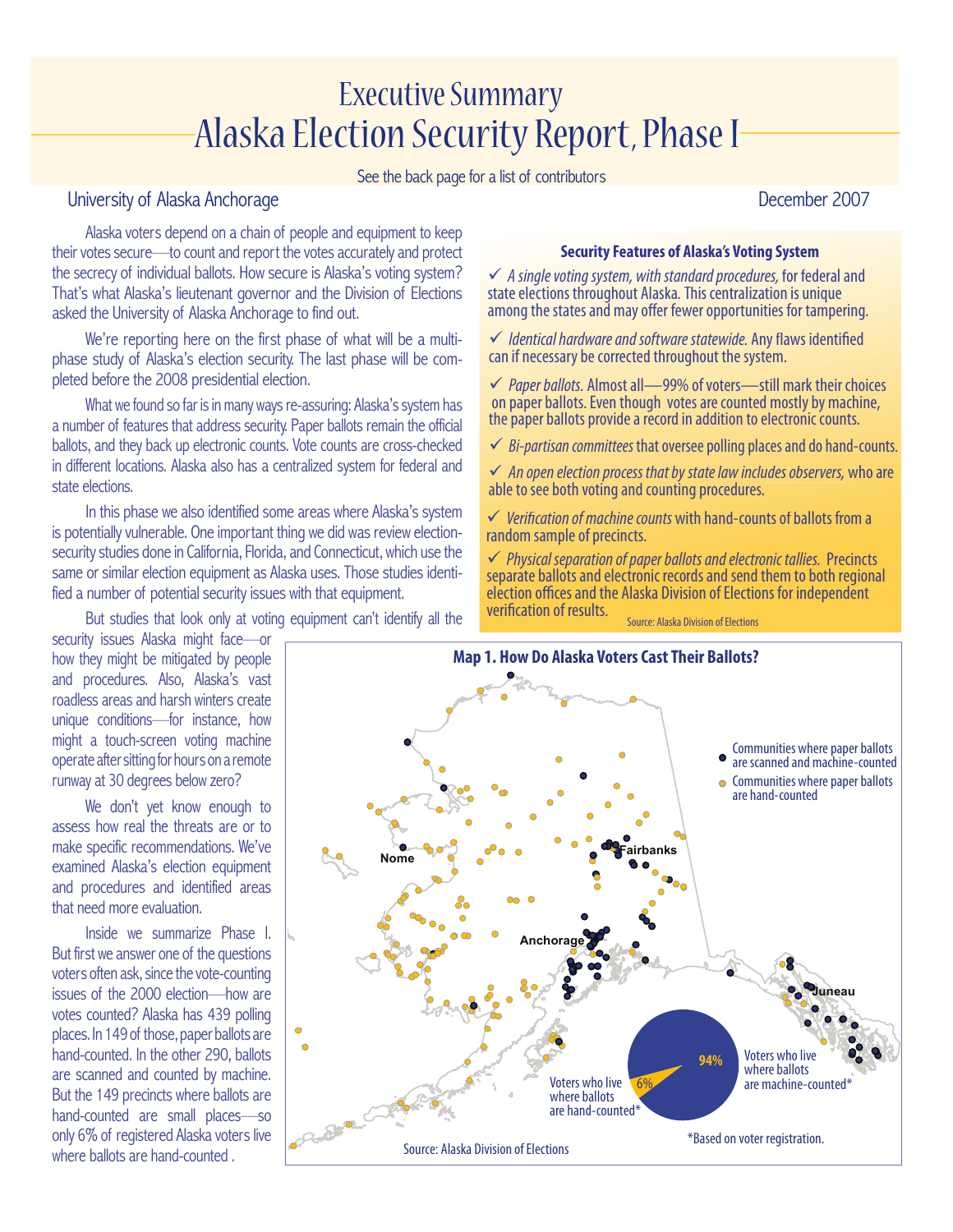#### **BACKGROUND**

Across the United States, Americans now typically use some type of electronic voting technology—for instance, optical scanners that scan paper ballots and count votes electronically, or touch-screen machines that don't involve paper ballots at all.

States have adopted that technology because it has a number of advantages over punch-ballots and other previous systems. Votes can be counted much faster, for one thing. Federal law also requires that every polling place in America have at least one machine for voters with disabilities that make it hard or impossible for them to mark paper ballots.

But a lot of Americans are worried that these electronic systems are vulnerable to attacks that could change the outcomes of elections. Many states have reviewed the security vulnerability of their systems. Recent studies in California and Florida found that the equipment and processes used in many states are vulnerable in various ways.

Alaska was among the first states to adopt electronic voting technologies, and today it uses the same or similar equipment as California and Florida and a number of other

states. But there is good news in Alaska, which has already built a number of security features into its voting system. Those are summarized in the figure on the front page, and in important ways they contrast with situations in other states.

• Unlike in many other places, the overwhelming majority of Alaska voters—99%—still cast their votes on paper ballots, which serve as a back-up to electronic counts. By contrast, in California nearly 7 million voters rely on touch-screen devices alone.

• Alaska has a single voting system, with standard procedures, for federal and state elections throughout Alaska. That means the system is less complex, offers fewer opportunities for tampering, and any problems identified can be fixed statewide. By contrast, in California, counties can determine their own election procedures.

• A state review board verifies machine-counts with hand-counts from a random sample of precincts. If the results vary by more than 1%, votes from all precincts in the district will be hand-counted. But in most other states, cities and counties manage elections at all levels and only report results to a statewide office.

Still, despite these security features, the lieutenant governor and the Division of Elections are aware of the studies showing vulnerabilities in other states. The division has internally identified some potential risks in the Alaska system and taken steps to deal with them. But the lieutenant governor and the division want Alaska's elections to be as secure as possible—so they asked for this study, to help them identify and correct any security concerns in Alaska's election technology or processes.

Many of the existing election-security studies look only at the vulnerability of electronic systems—and it is electronic technology that gets most of the attention in national debates about election security. But in this study, we are looking at the entire election system—not only the technology but the election policies and procedures. All parts of the system are inter-related, all parts are critical to the election process and the system can be vulnerable at any point.



- Examined Alaska's voting system, including equipment and procedures.
- Did detailed reviews of election-security studies for California and Florida and interviewed researchers who conducted those studies.
- Identified areas of Alaska's system that need more evaluation.

Below we start by describing Alaska's system: the election framework, the technology used, and the voting system during elections.

#### **Alaska's Election Framework**

The figure at the top of the page shows the framework of Alaska's system. The lieutenant governor heads the election system, supervising the state Division of Elections and appointing the director of elections.

The Division of Elections manages Alaska's state and federal elections on a statewide basis, which is unusual among the states. As we pointed out earlier, in most places cities and counties manage federal, state, and local elections and simply report their election results to a statewide office. (In Alaska, cities and boroughs manage only local government elections.)

Alaska's Division of Elections has four regions, with offices in Juneau, Anchorage, Fairbanks, and Nome. Those regions are based on the boundaries of the 40 state house districts. The regulations, procedures, training, and technology are all the same throughout the state.

The statewide director of elections hires election supervisors for each region, and those regional supervisors in turn hire bipartisan election boards and supervisors for each of the 439 precincts where Alaskans go to cast their ballots.

At the precinct level, the precinct election chair-person hires bipartisan election officials. A wide range of groups—including independent candidates and supporters and opponents of ballot initiatives—can appoint observers to watch the voting and vote-counting procedures.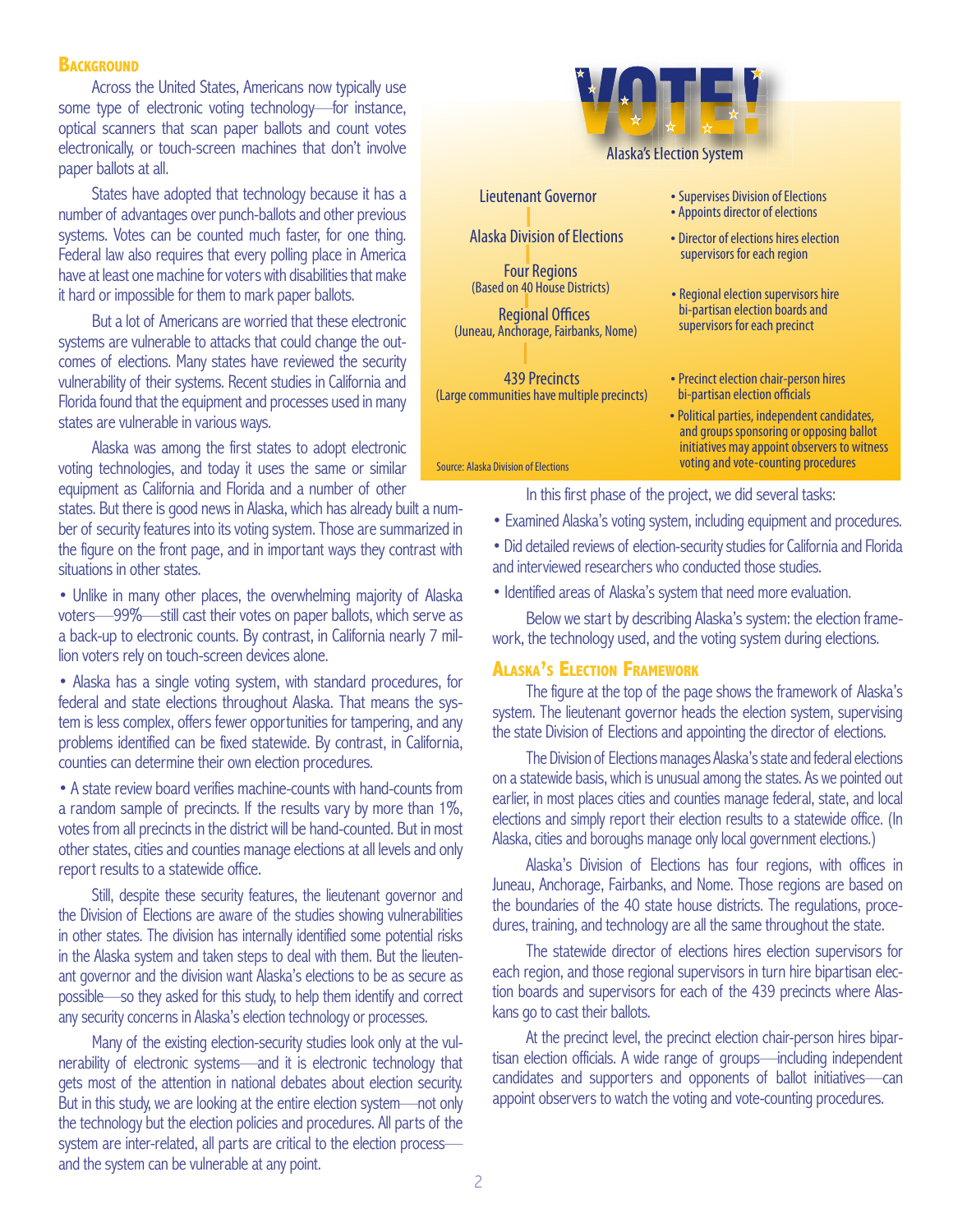## **What Technology Does Alaska Use?**

• **Optical scanners** scan paper ballots and count the votes. Voters mark their choices on paper ballots and slide them into the optical scanner. After the ballots are scanned, they drop into a locked box below the scanner. Scanners are used in 290 of Alaska's 439 precincts. Votes are hand-counted in the remaining 149 precincts.

• **Touch-screen machines** are equipped with printers but don't involve paper ballots. Voters touch a screen to make choices. The machine then prints and displays a paper copy, for the voter to verify, but the paper scroll stays in the machines. All 439 Alaska precincts have these devices, as required by federal law, but only about 1% of Alaska voters use them.

• **Computer servers** that run election system software, integrate election results at the regional and state levels, and execute other election-related tasks. These are at the statewide office and the four regional offices. They are not connected to the public Internet.

#### **The Voting System**

The adjacent figure summarizes the multiple steps in the voting system, from the time Alaskans go to the polls until the statewide director of elections certifies the results.

The vote percentages shown in the figure are based on the roughly 238,000 Alaskans who voted in the 2006 election. (This is different from the approximately 465,00 Alaskans who were registered to vote in 2006.) About 19% of Alaskans voted early or absentee, and 81% went to the polls on election day.

About 75% of those who voted did so in

precincts where votes are machine-counted and 5% in precincts where votes are hand-counted. The other 1% used touch-screen devices, which are in all polling places.

Notice that at all steps of the process there are procedures intended to help protect the integrity of votes. Those include:

• Paper ballot back-ups or paper records for all votes.

• Bipartisan committees that oversee polling places and conduct handcounts.

• Observers who can see both the voting and the vote-counting procedures.

• Verification of machine-counts with hand-counts of ballots from a random sample of precincts.

• Physical separation of paper ballots and electronic tallies, for independent cross-checking at the state level.



What if results from a precinct are lost or stolen at some point in the process? Alaska voters can go to court. Courts can order the election to be held again, if missing results might have affected the outcome. Source: Alaska Division of Elections

#### **What Does Security Mean?**

Even though Alaska's election system may have security advantages over those in some other places, there are points in all systems where security can fail. And while potential problems with electronic voting systems get most of the attention, systems using paper ballots can also pose risks.

Security failures can be related to computer hardware or software, to procedures, or to transport, storage, and use of voting equipment. For instance, hackers could change software to alter individual votes or vote counts. Ballots could be lost in the mail. Equipment stored in unsecured locations could be tampered with or stolen.

Also keep in mind that "security" is not the same in all places at all times—it has to be evaluated in context.

- What are the capabilities and motives of potential attackers?
- What's the environment where the system will be used?
- What's the level of trust in the components of the system and the people who administer them?
- What are the types and values of the assets to be protected?